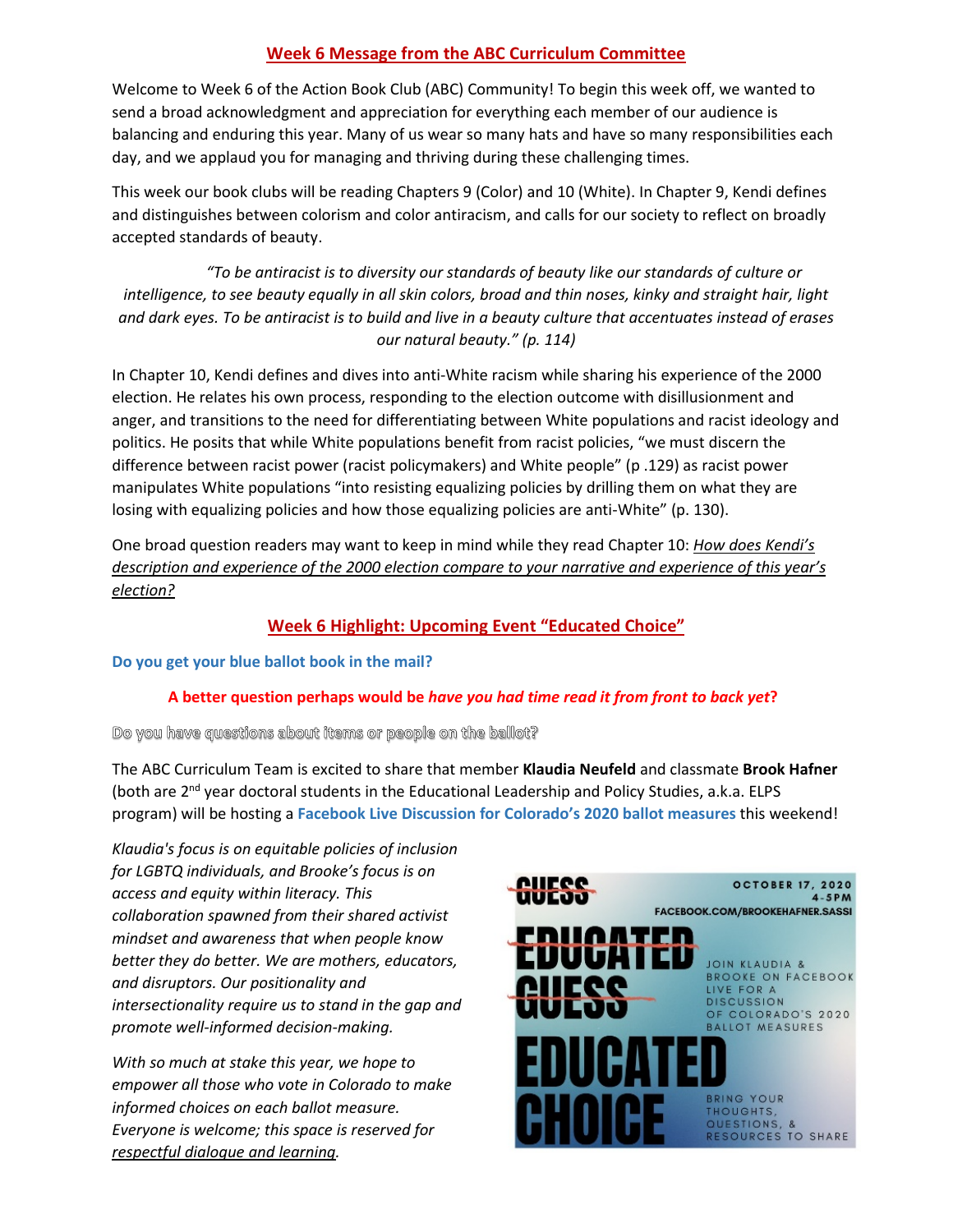# **Week 6: Chapter 9 (Color) & Chapter 10 (White)** *Pre-ABC Reflection, Discussion Prompts, Actions & Resources*

| <b>Activity</b>                                       | <b>Time</b><br>estimate*                   | <b>Reflection, Dialogue, Action</b>                                                                                                                                                                                                                                                                                                                                 | <b>Process Suggestions</b>                                                                                                                                                                                                                                                                                                                                                                                                                                                                                                                                                                                                                                                                                                                                                                                                                                                                                                             |
|-------------------------------------------------------|--------------------------------------------|---------------------------------------------------------------------------------------------------------------------------------------------------------------------------------------------------------------------------------------------------------------------------------------------------------------------------------------------------------------------|----------------------------------------------------------------------------------------------------------------------------------------------------------------------------------------------------------------------------------------------------------------------------------------------------------------------------------------------------------------------------------------------------------------------------------------------------------------------------------------------------------------------------------------------------------------------------------------------------------------------------------------------------------------------------------------------------------------------------------------------------------------------------------------------------------------------------------------------------------------------------------------------------------------------------------------|
| Self-<br><b>Reflection</b><br>Prior to ABC<br>meeting | 5-10 minutes*<br>Prior to<br>meeting       | Growing up, were you encouraged to change<br>your appearance in any way? By whom? Did<br>these changes ever entail your to 'lightening'<br>or 'darkening' your skin?<br>When did you first notice color? What was<br>the catalyst for your becoming aware?<br>How is voting a right rather than a privilege?<br>Should voting be a right or a privilege?            | Read and think about these questions<br>before and after reading the chapter.<br>Read the chapters before the ABC<br>meeting.<br>If you cannot read the chapter(s)<br>before the meeting, come to the ABC<br>meeting anyway. Participate humbly<br>knowing that you have not read the<br>chapter.                                                                                                                                                                                                                                                                                                                                                                                                                                                                                                                                                                                                                                      |
| <b>Discussion</b><br><b>ABC</b> meeting               | Greeting and<br>Settling in<br>10* minutes | Check in with each other (How are you?)<br>1.<br>Welcome and Agenda<br>2.<br>Review and check on Participation<br>3.<br>Norms (very brief)<br>How is the group doing? Any<br>changes to norms needed?<br>Review chapter to identify a key passage<br>4.<br>or two (to warm-up get back into the<br>chapter after a busy day)<br>Take turns sharing a passage.<br>5. | Arrive early to the meeting so you<br>can catch up<br>Facilitator welcomes everyone and<br>shares the agenda (made at the<br>previous meeting.)<br>Facilitator asks the group to reflect<br>briefly on participation norms. Ideas<br>for how to reflect:<br>Review individual participation<br>➤<br>and norms silently. Facilitator<br>asks each individual to reflect on<br>one norm the individual has<br>done well and one they need to<br>work on. End.<br>$\blacktriangleright$<br>Review group process while<br>silently reflecting on norms.<br>Facilitator asks for feedback:<br>What is one norm we are doing<br>well? One we need to improve<br>on?<br>≻<br>Review norms by reading them<br>aloud followed by individual<br>reflection or by group<br>discussion: On which one norm<br>should we focus today?<br>Review norms. Facilitator asks:<br>How are the norms working?<br>What do we need to change, if<br>anything? |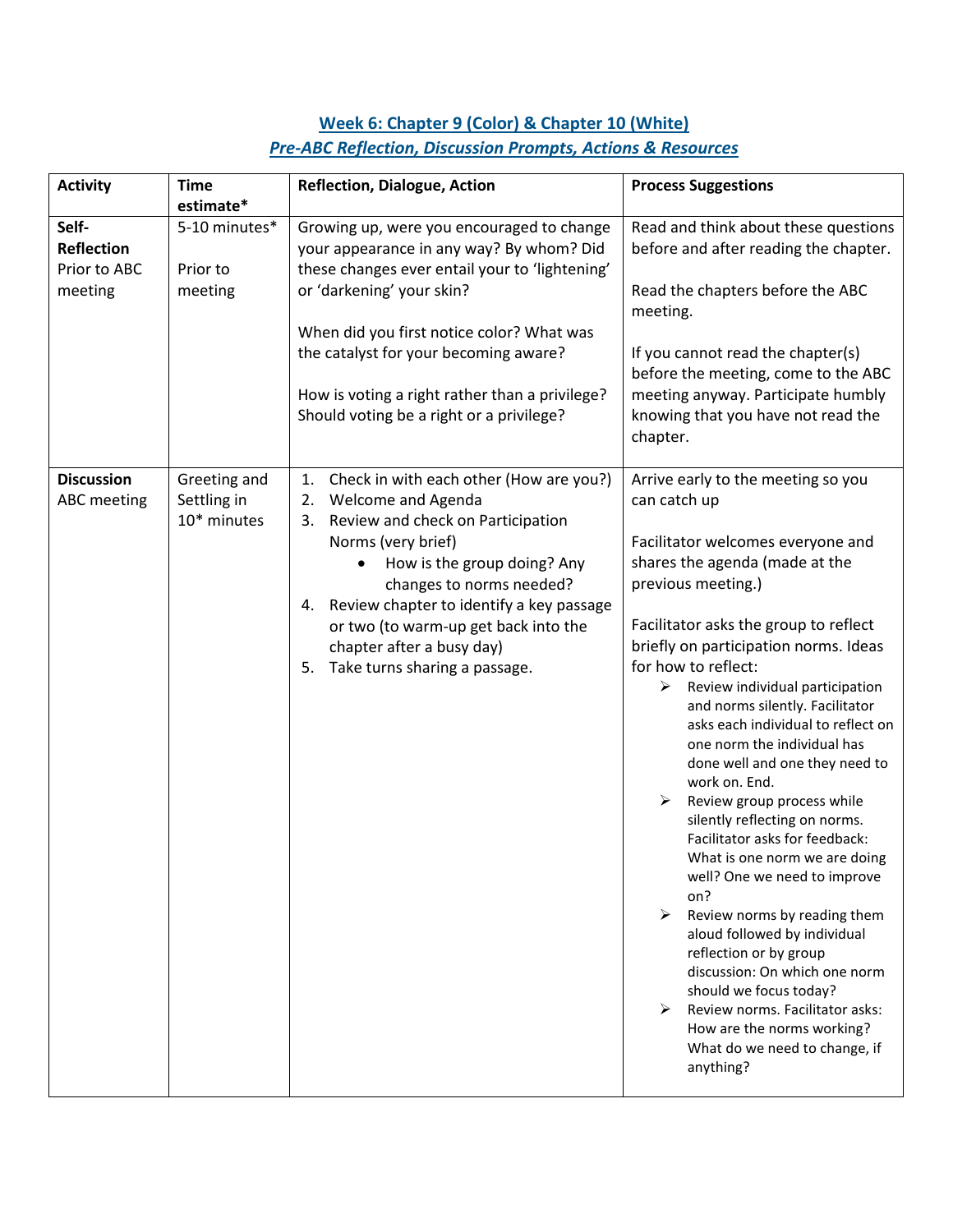|               | Discussion<br>50 minutes*              | How is colorism, including preferences for<br>particular skin and eye colors, hair textures,<br>and facial features, reflected in today's<br>beauty standards? What steps can we take<br>to build and support a culture that celebrates<br>natural beauty?<br>How does the concept of "white fragility"<br>correlate with and/or contradict Kendi's<br>perspective? Where does racism exist in the<br>voting process? Consider intersectional<br>identities | Everyone has a voice. Ideas for<br>making sure all voices are heard:<br>Each person chooses a passage.<br>1.<br>The discussion begins with each<br>person sharing the passage and<br>why.<br>Round robin, each person talks<br>2.<br>building on previous speaker-in<br>order, around the room.<br>Each one asks one. After making<br>3.<br>a comment, the speaker calls on<br>the next person to comment.<br>Pairs. First pairs share their<br>4.<br>thinking in response to the<br>question. Then each person<br>responds.<br>Return to the chapter/text frequently<br>during the discussion. Remember one<br>purpose is to understand the<br>chapter/book/ideas.<br>Facilitator keeps track of<br>participation and asks questions to<br>ensure that all participants get a<br>chance to talk. In addition, active<br>participants ask questions of their<br>colleagues. |
|---------------|----------------------------------------|-------------------------------------------------------------------------------------------------------------------------------------------------------------------------------------------------------------------------------------------------------------------------------------------------------------------------------------------------------------------------------------------------------------------------------------------------------------|-----------------------------------------------------------------------------------------------------------------------------------------------------------------------------------------------------------------------------------------------------------------------------------------------------------------------------------------------------------------------------------------------------------------------------------------------------------------------------------------------------------------------------------------------------------------------------------------------------------------------------------------------------------------------------------------------------------------------------------------------------------------------------------------------------------------------------------------------------------------------------|
|               | Reflection and<br>Action<br>5 minutes* | Reflect individually: Based on the discussion,<br>what personal action will I take this week?                                                                                                                                                                                                                                                                                                                                                               |                                                                                                                                                                                                                                                                                                                                                                                                                                                                                                                                                                                                                                                                                                                                                                                                                                                                             |
|               | <b>Next Steps</b><br>5 minutes*        | Plan for the next book club meeting.<br>What chapters are next?<br>What actions have we committed to for<br>$\bullet$<br>next week's meeting? Restate the plan.                                                                                                                                                                                                                                                                                             | Facilitator takes notes and<br>reads/restates the plan for the next<br>meeting after the discussion. "We<br>have agreed to"                                                                                                                                                                                                                                                                                                                                                                                                                                                                                                                                                                                                                                                                                                                                                 |
|               | Closing<br>5 minutes*                  | Thank each other and say good-bye!                                                                                                                                                                                                                                                                                                                                                                                                                          |                                                                                                                                                                                                                                                                                                                                                                                                                                                                                                                                                                                                                                                                                                                                                                                                                                                                             |
| <b>Action</b> | Will vary**                            | Share this phrase with those in your family<br>and/or community to open dialogue around<br>topics of racism and equality, "It is hard to<br>hate someone from up close." Unpack<br>individual and collaborative shared<br>understanding.<br>Schedule a Zoom or in-person coffee/chat                                                                                                                                                                        | Never underestimate the power and<br>importance of everyday actions you<br>yourself can take.                                                                                                                                                                                                                                                                                                                                                                                                                                                                                                                                                                                                                                                                                                                                                                               |
|               |                                        | with someone unlike yourself.                                                                                                                                                                                                                                                                                                                                                                                                                               |                                                                                                                                                                                                                                                                                                                                                                                                                                                                                                                                                                                                                                                                                                                                                                                                                                                                             |